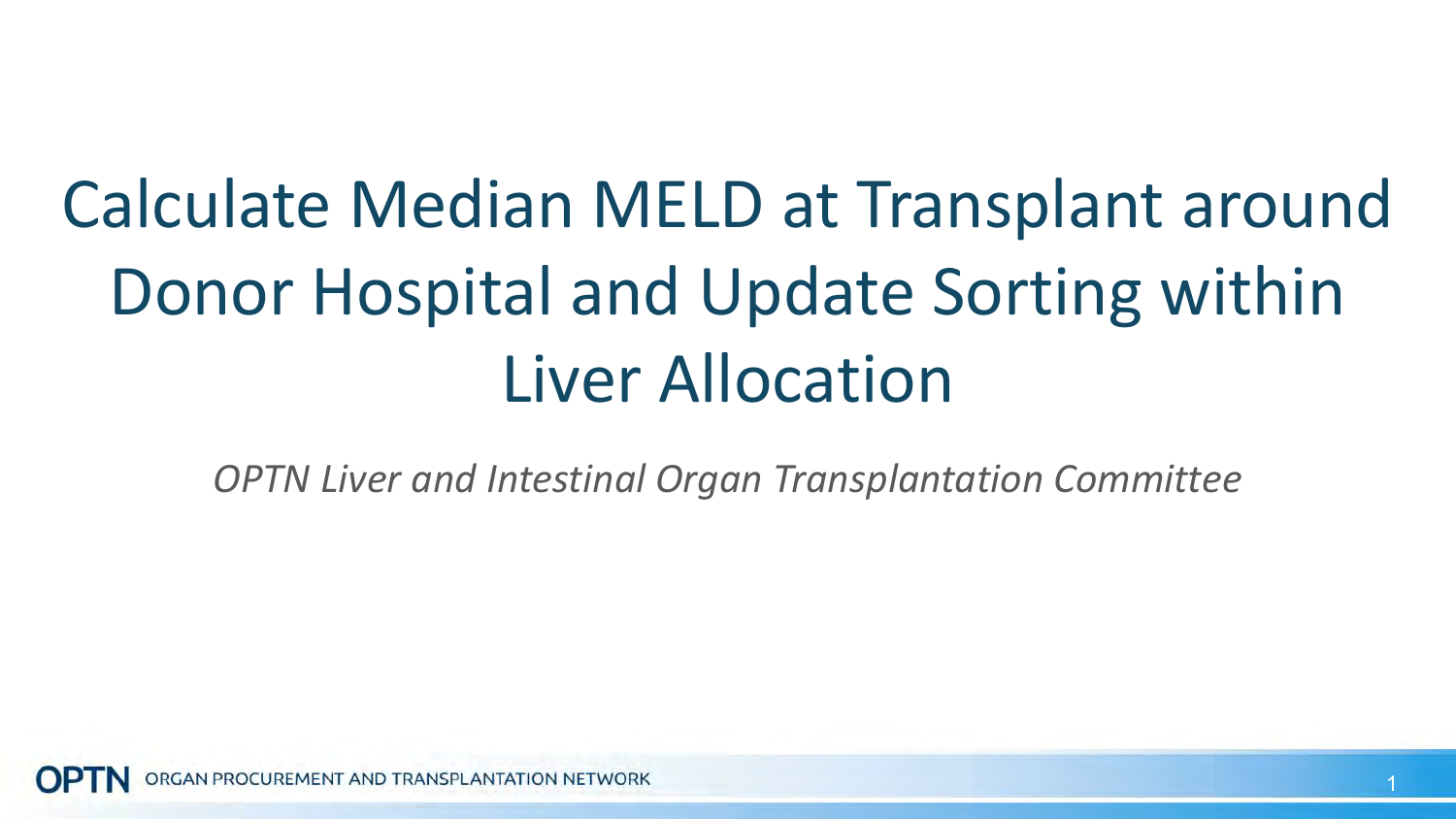# Purpose of Proposal

- **Calculation change:** Calculate median MELD at transplant (MMaT) around Donor Hospital
	- Align the geographic units (area around the donor hospital) used in the calculation of MMaT with the geographic units used in liver allocation
	- Increase equity by assigning MELD exception scores relative to the median MELD at transplant (MMaT) of the donor hospital instead of the transplant program

#### **Sorting update:** Update Sorting within Liver Allocation

- Update sorting within liver allocation to align with proposed changes to MMaT and increase equity between exception and lab candidates
- Committee discussed multiple options for calculating MMaT during development of Acuity Circles and ultimately proposed utilizing a 250 NM circle around the transplant program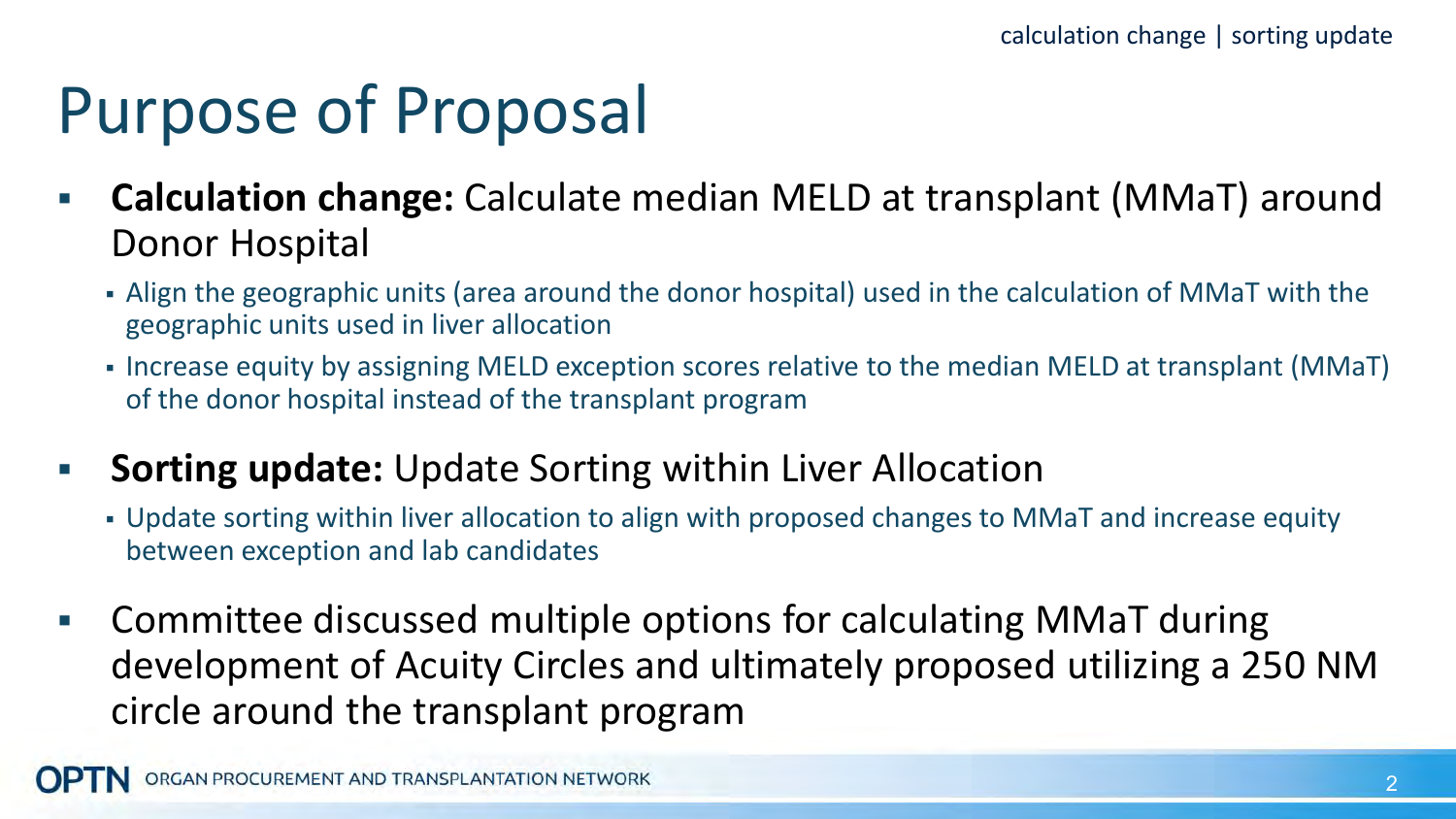# Proposal: MMaT around Donor Hospital

- Current:
	- Exception candidates are assigned an exception score relative to MMaT of the transplant program where they are listed
	- MMaT for each transplant program is based on transplants performed within 250 nautical miles (NM) of the program
	- Transplant programs in close geographic proximity can have different MMaT scores and therefore, candidates with same exception diagnosis can have different exception scores
- **Proposal:** 
	- Calculate MMaT for each donor hospital based on transplants performed within 150 NM of donor hospital
	- Exception candidates on match run are assigned exception score relative to the MMaT for the donor hospital where match is run and ranked against each other based on time since submission of earliest approved exception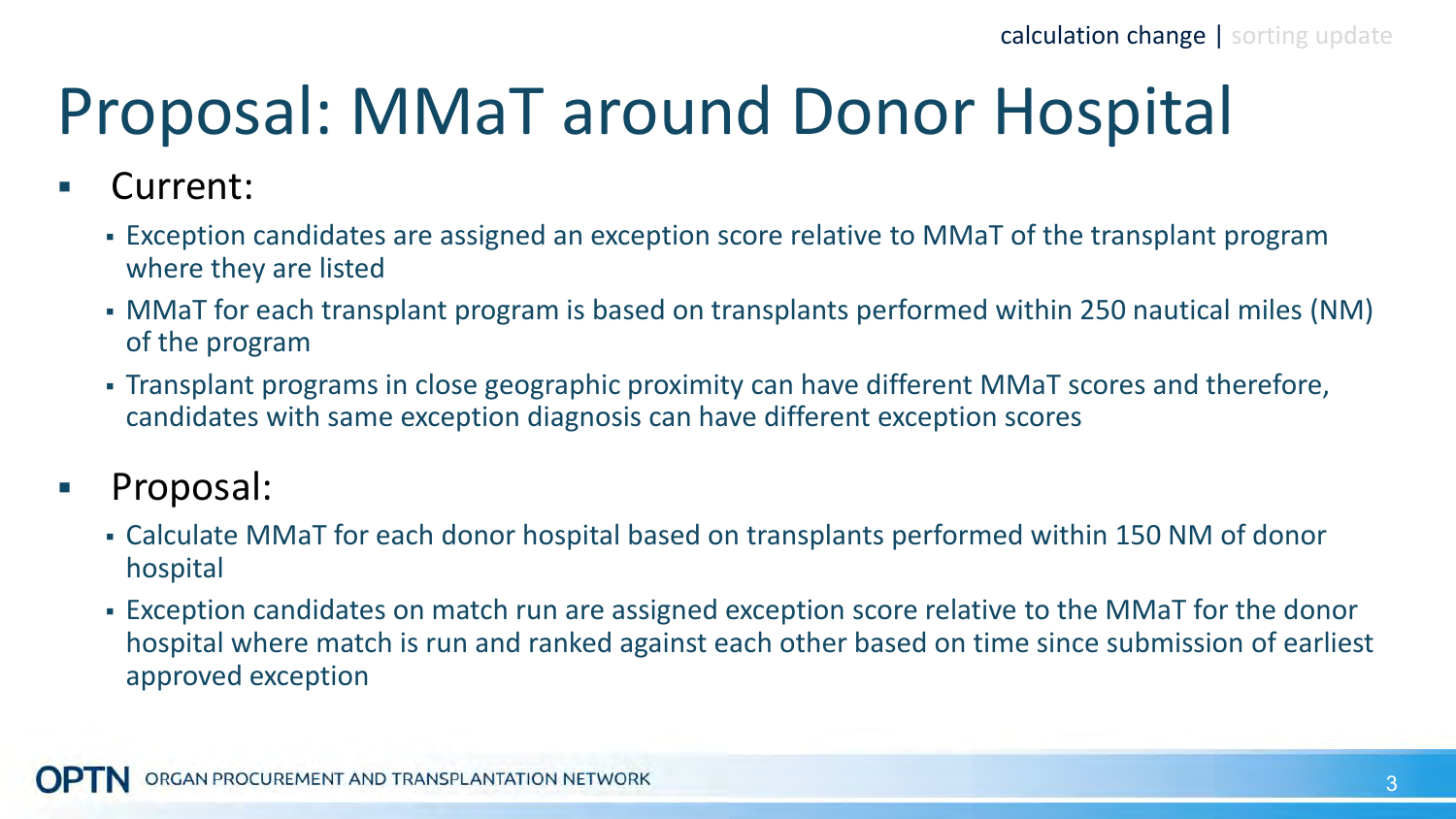calculation change | sorting update

# Proposal: MMaT around Donor Hospital

- Calculation:
	- Transplants performed at transplant programs within 150 NM of the donor hospital in previous 365 days
	- Transplants excluded: living donors, DCD donors, donors more than 500 NM from transplant program, Status 1A/1B
- Cohort:
	- Cohort must include at least two transplant programs and at least 10 qualifying transplants
	- If cohort size not met within 150 NM, expand circle around donor hospital in 50 NM increments
- Other Considerations:
	- MMaT scores updated twice each year
	- No change to national median PELD at transplant (MPaT) calculation
	- Hawaii and Puerto Rico: not required to include two transplant programs in calculation
	- Minimum exception score of 15 for all exception candidates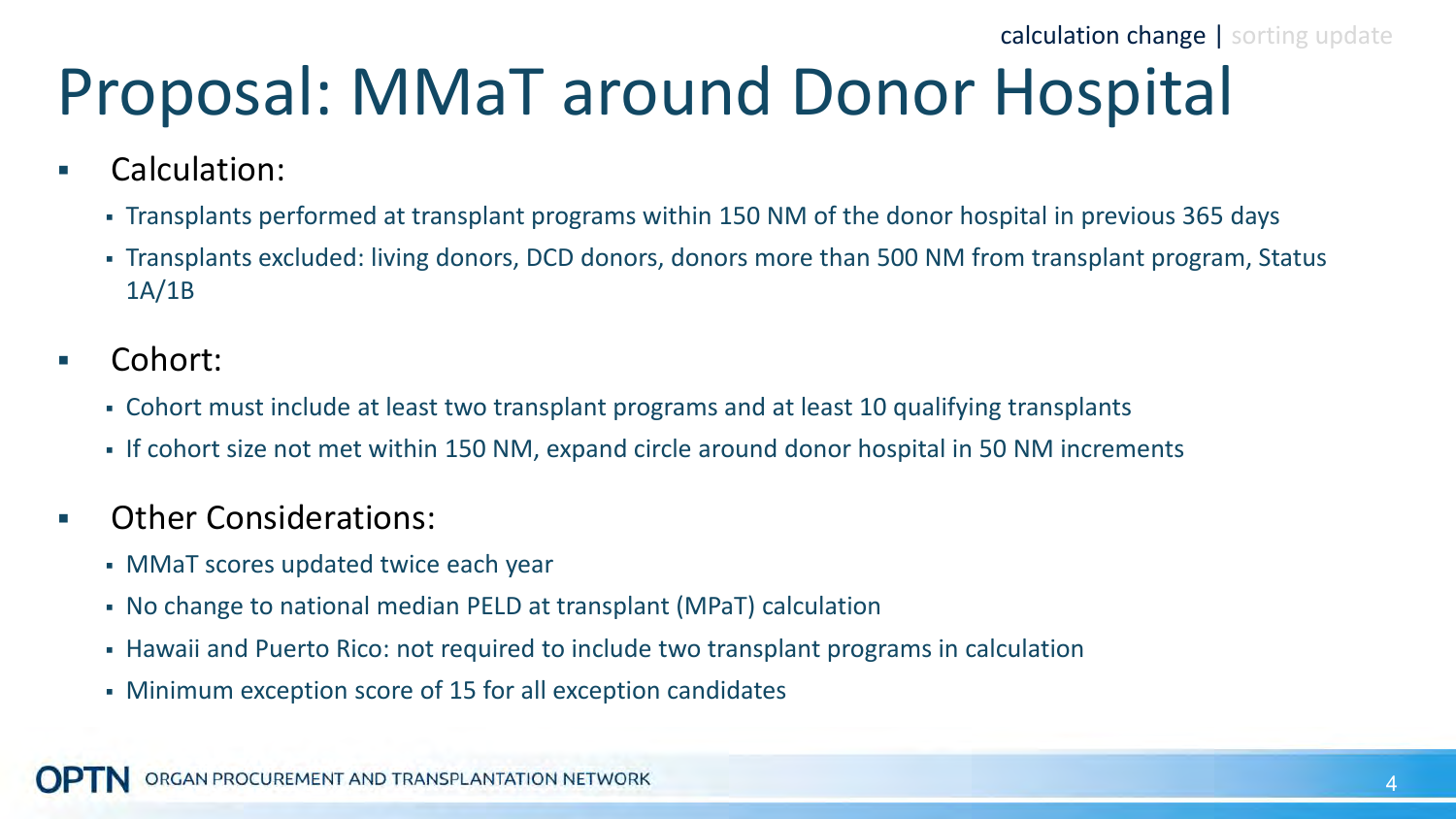calculation change | sorting update

### Current: MMaT around Transplant Program

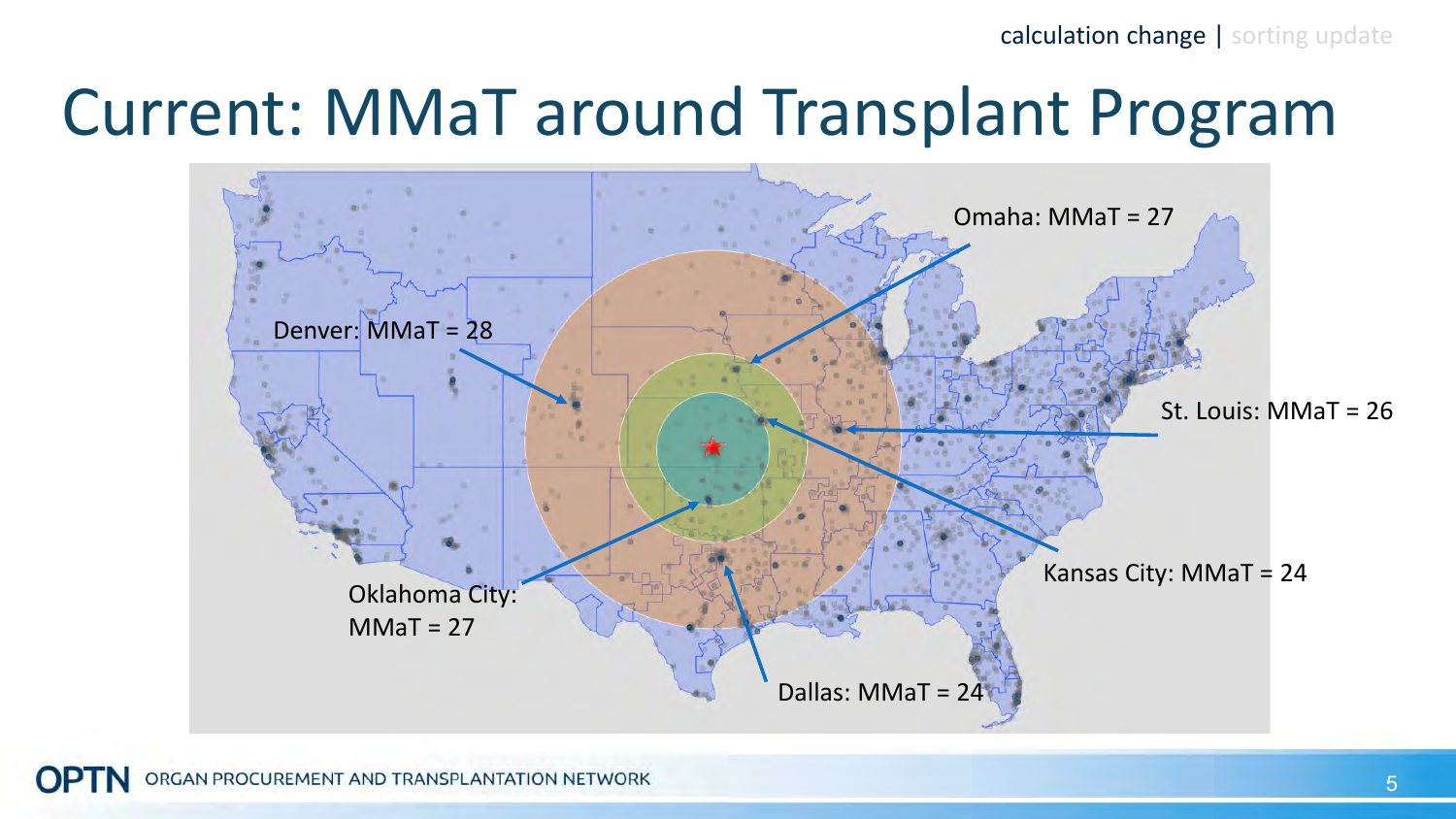## Proposal: MMaT around Donor Hospital



#### **Donor in Wichita, KS**

- MMaT based on transplants performed within 150 NM of donor hospital in Wichita is 28
- All exception candidates on match run (regardless of distance from donor hospital) are assigned exception score relative to MMaT = 28, so MMaT minus three = 25.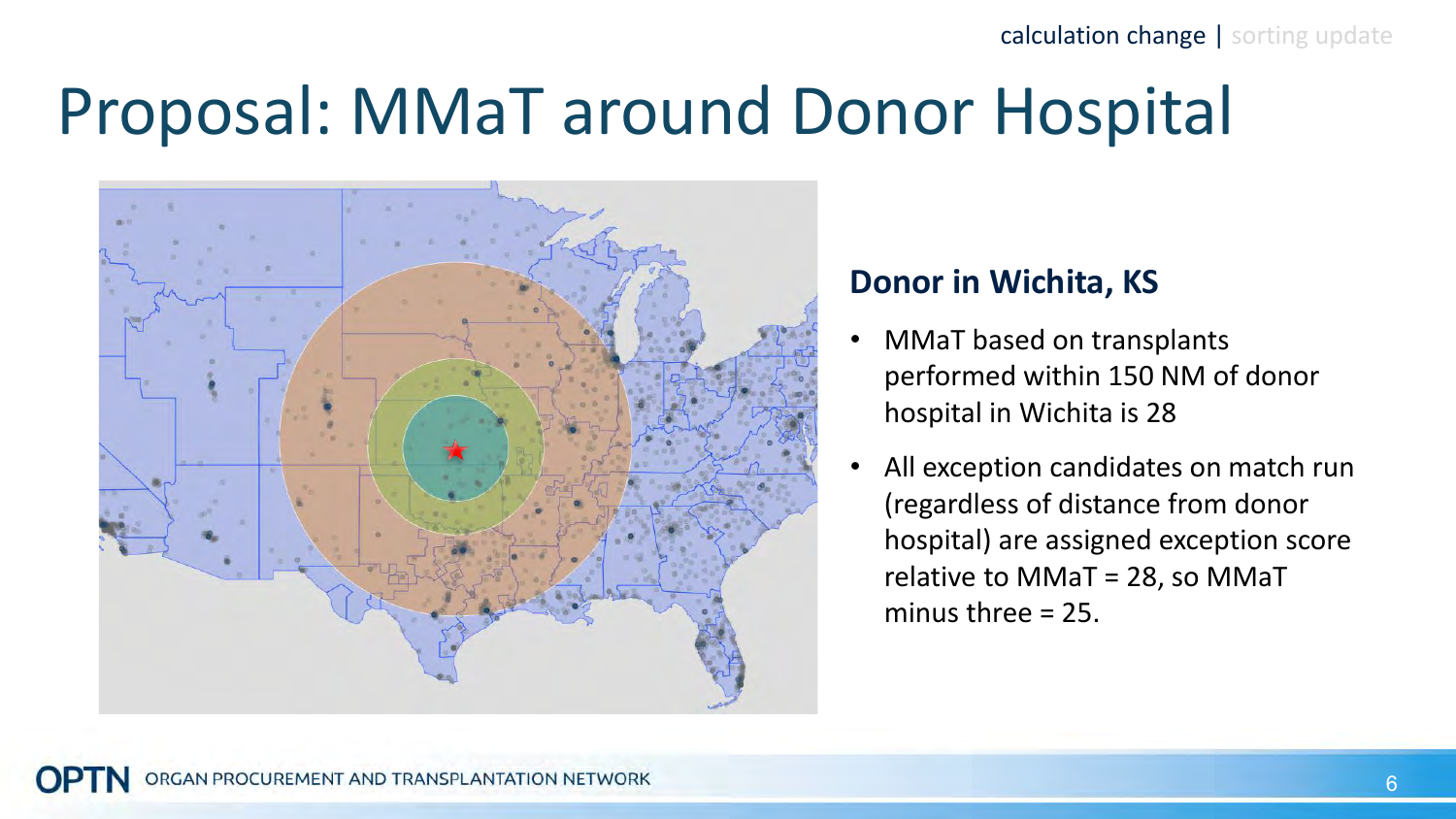# Proposal: MMaT around Donor Hospital



#### **Donor based in Sun City, AZ**

- MMaT based on transplants performed within 150 NM of donor hospital in Sun City, AZ is 24
- All exception candidates on match run (regardless of distance from donor hospital) are assigned exception score relative to MMaT = 24, so MMaT minus three is 21.
- In CA, exception candidates will be ranked relatively low compared to lab MELD/PELD candidates in area
- Exception candidates in AZ will be ranked higher than exception candidates in CA based on distance between donor hospital and transplant program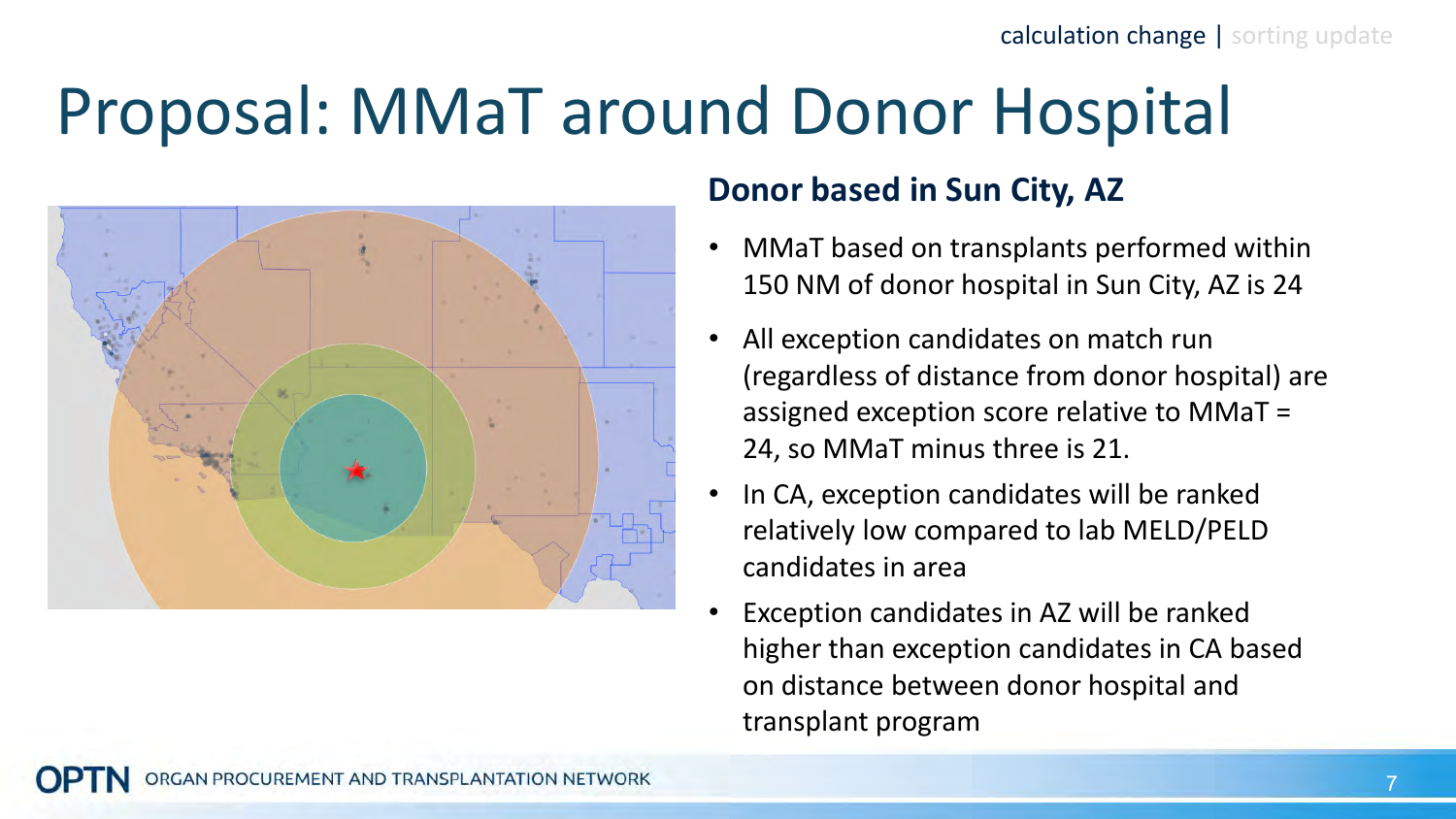# Proposal: Sorting within Liver Allocation

- Current:
	- After MELD/PELD score and blood type compatibility, candidates are ranked by time at score or higher
	- Due to variability of MMaT around donor hospital, exception scores will change with each match run and exception candidates cannot be ranked by time at score or higher
- **Proposal:** 
	- Exception candidates ranked by time since submission of first approved exception
	- Lab candidates ranked by time at score or higher
	- Lab candidates ranked ahead of exception candidates of the same MELD/PELD score and blood type compatibility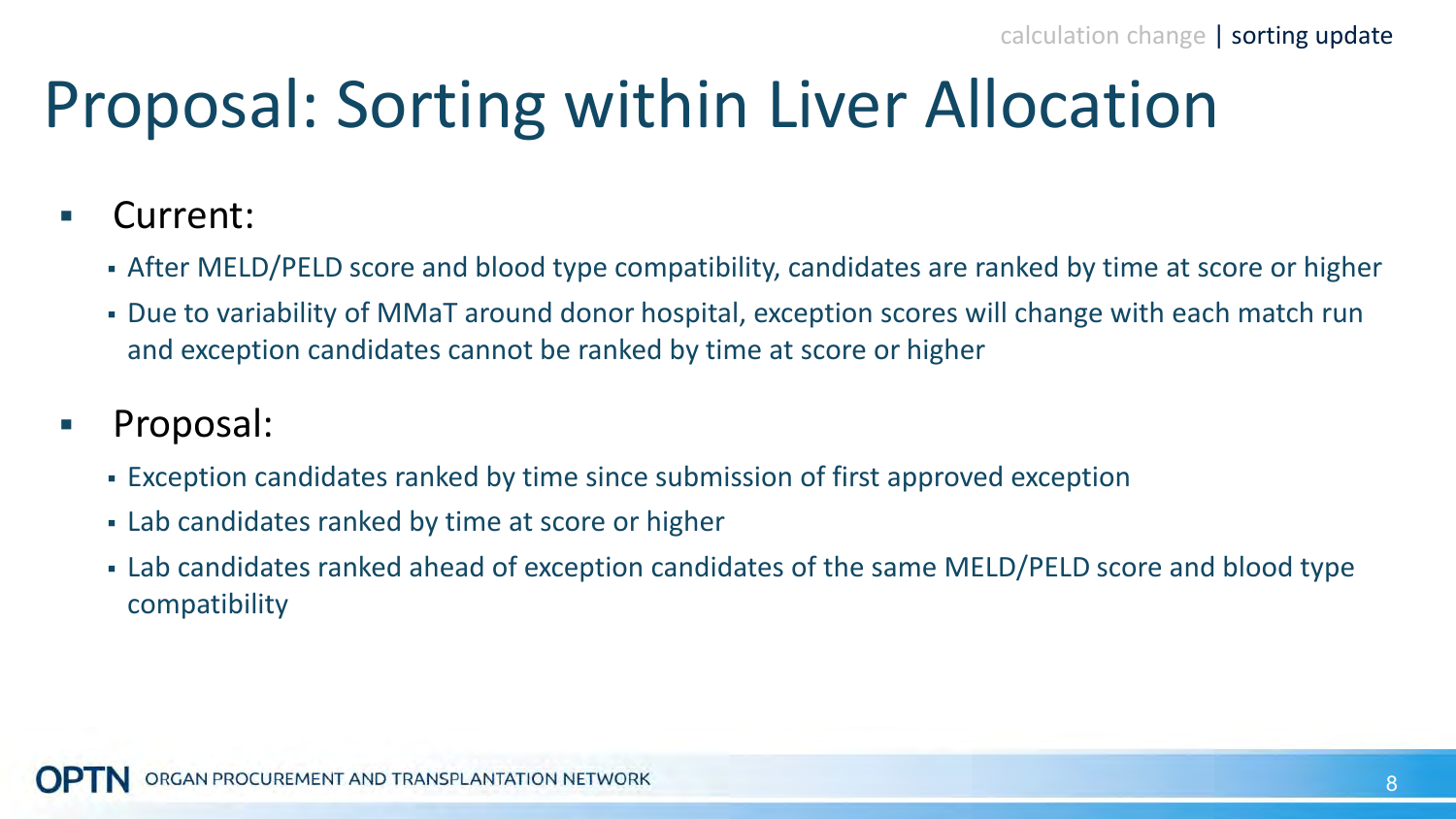# Proposal: Sorting

- **Sorting example:** 
	- Donor age = 45, non-DCD
	- Offer down to MELD/PELD 27 within 150 NM of donor hospital

| <b>MELD/PELD</b> | Lab/Exception    | <b>Waiting Time*</b> |
|------------------|------------------|----------------------|
| 27               | Lab              | 42 days              |
| 27               | Lab              | 25 days              |
| 27               | Lab              | 5 days               |
| 27               | <b>Exception</b> | 108 days             |
| 27               | <b>Exception</b> | 97 days              |
| 27               | <b>Exception</b> | 61 days              |

#### \*Waiting Time

- Waiting time for lab candidates: time at score or higher
- Waiting time for exception candidates: time since submission of earliest approved exception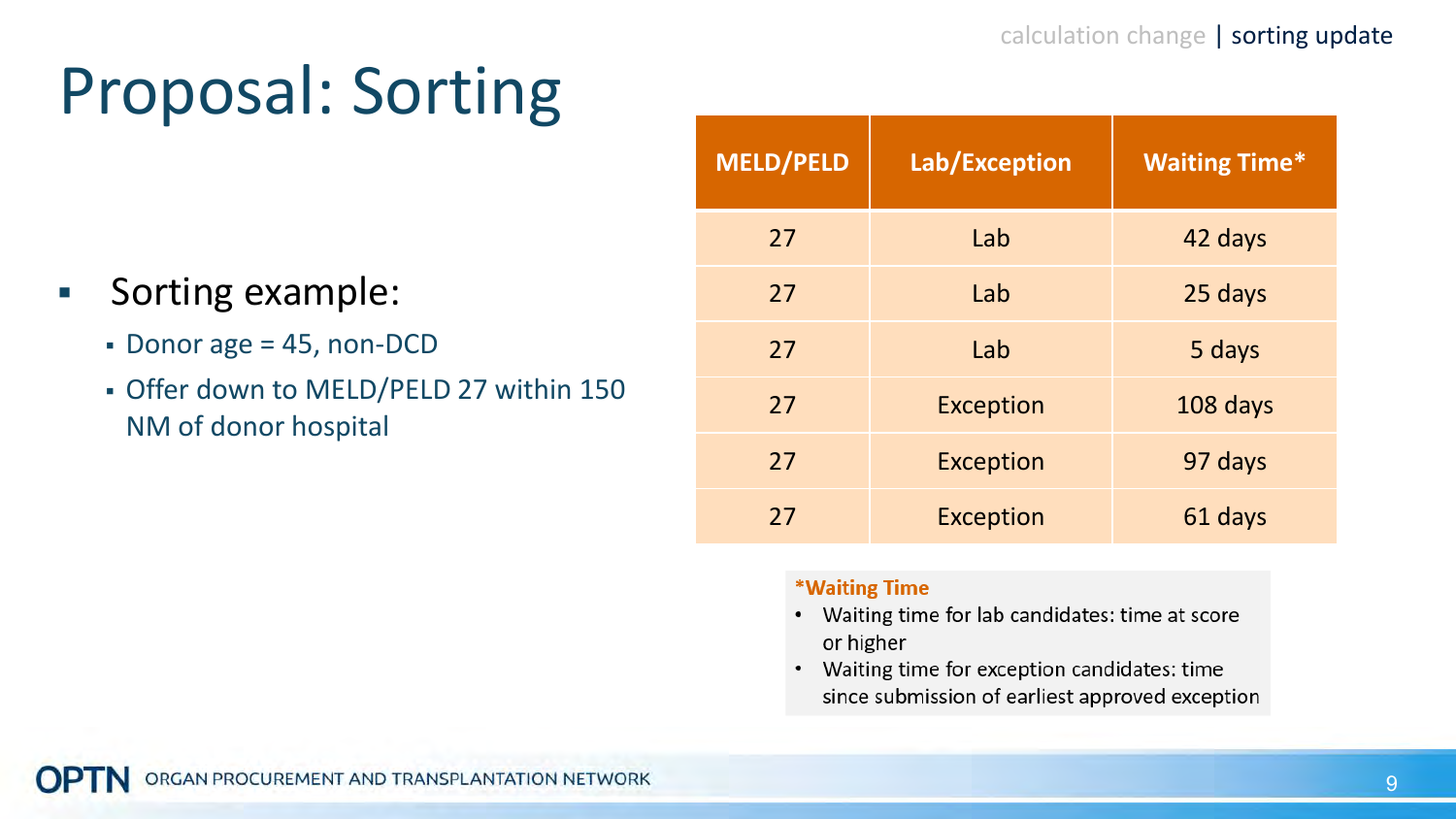### Rationale

### **Calculation Change:** Calculate MMaT around Donor Hospital

Intended to increase equity in access to specific donor offers based on initial experience with the Acuity Circles policy and align geographic units used in MMaT calculation with liver allocation

### **Sorting Update:** Sorting within Liver Allocation

- Inability to use time at score or higher for exception candidates due to variability of MMaT
- Ranking lab candidates ahead of exception candidates of the same MELD/PELD and blood type compatibility is based on historical data showing higher waitlist mortality and lower transplant rate for lab candidates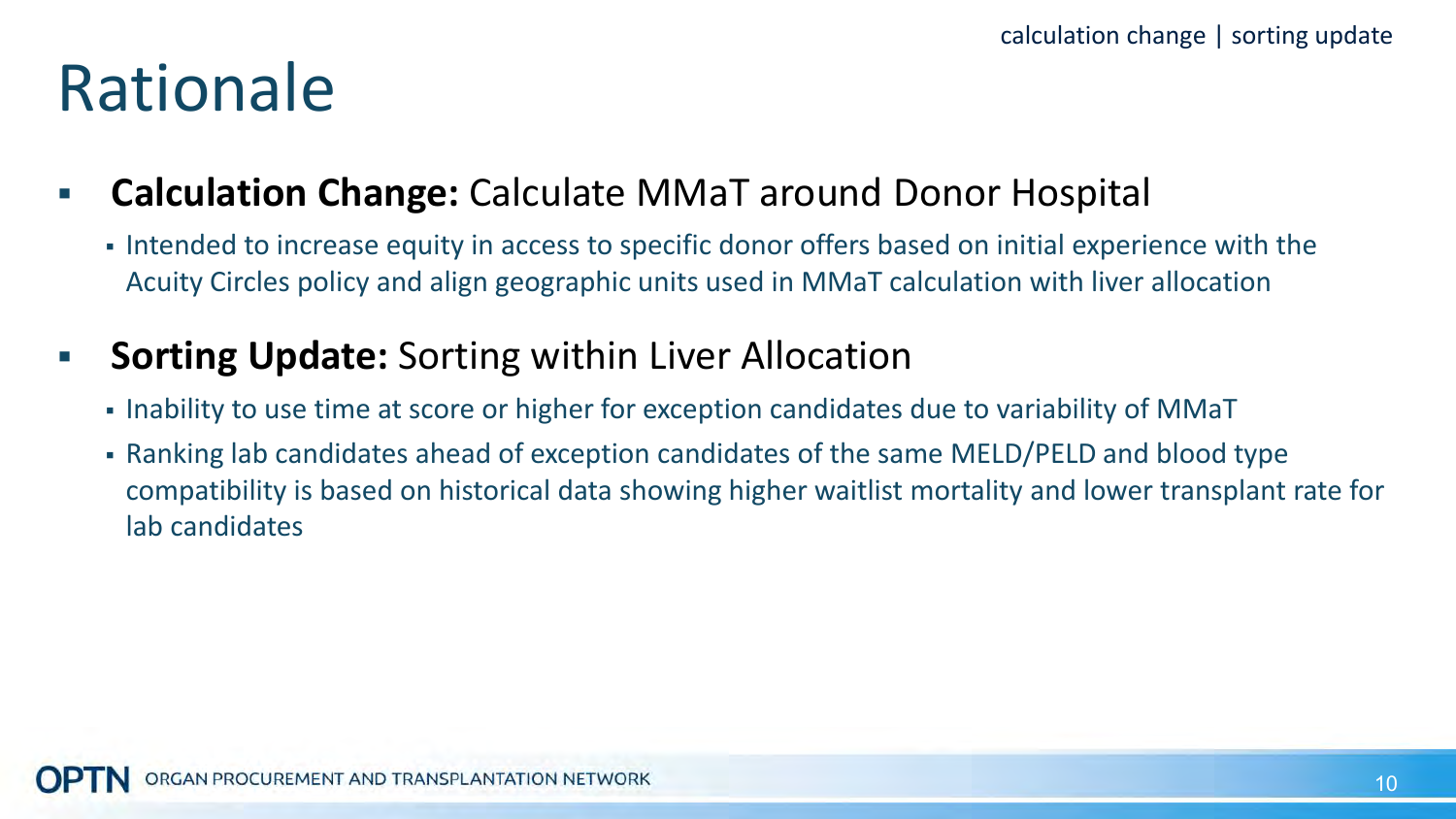### Member Actions

#### **Transplant programs:**

- Exception candidates will not have a static exception score
- Exception requests will not be for specific score (i.e. MELD 28, PELD 32, etc.)
- Exception requests will be for a number of points higher or lower than MMaT or MPaT (i.e. MMaT-3, MPaT+1, etc.)
- Requests for MELD or PELD 40 and above can be specifically requested and are not tied to MMaT or MPaT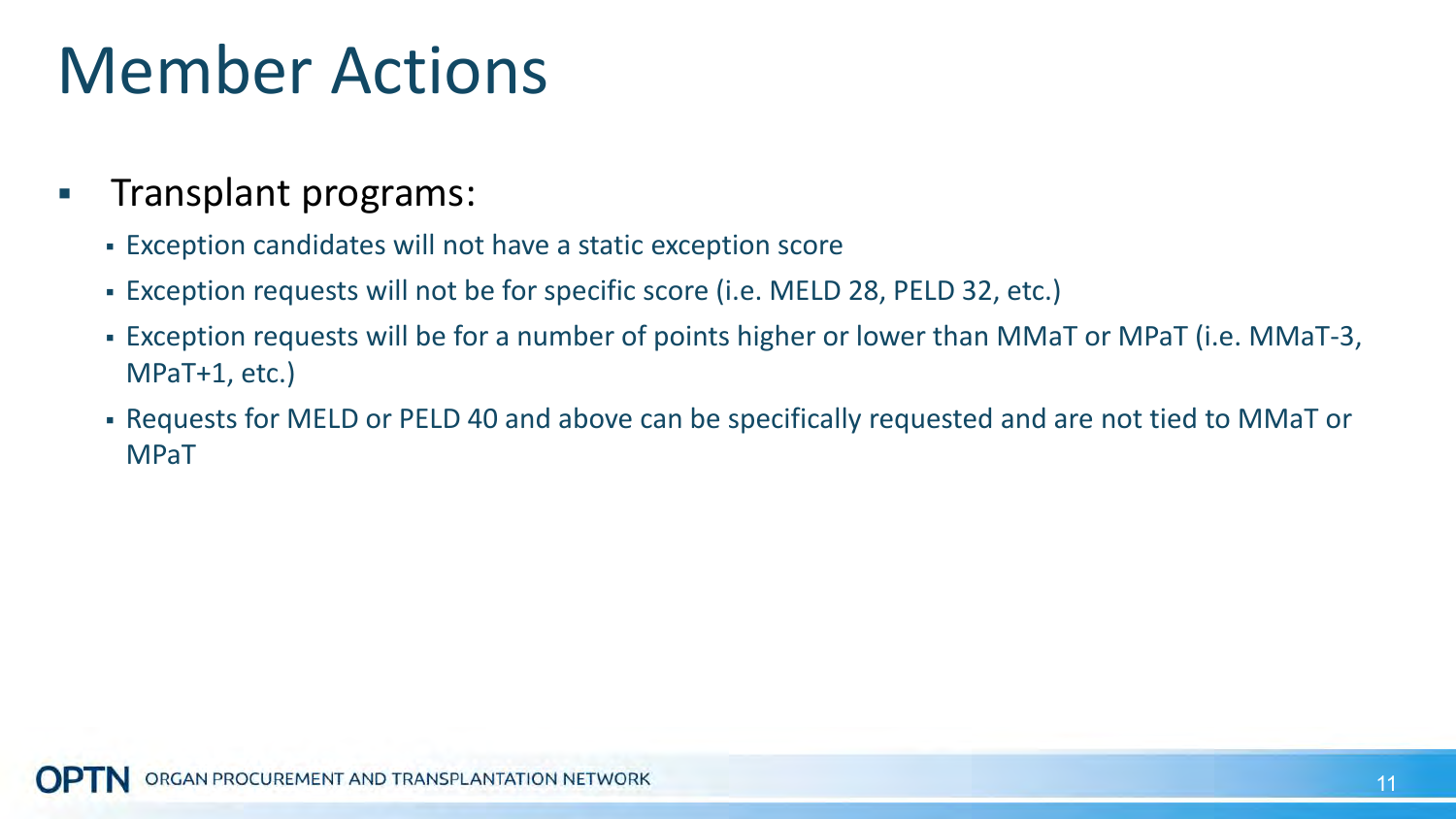# What do you think?

- Is the use of a 150 NM circle to calculate MMaT around a donor hospital appropriate?
- Do you agree with the minimum transplant program and number of transplant cohort sizes?
- Do you support increasing the geographic basis in 50 NM increments if minimum threshold is not met?
- Do you support the proposed changes to sorting candidates of the same blood type compatibility and MELD or PELD score?
- Do you foresee any issues with the minimum exception score or requesting score adjustments, instead of specific scores?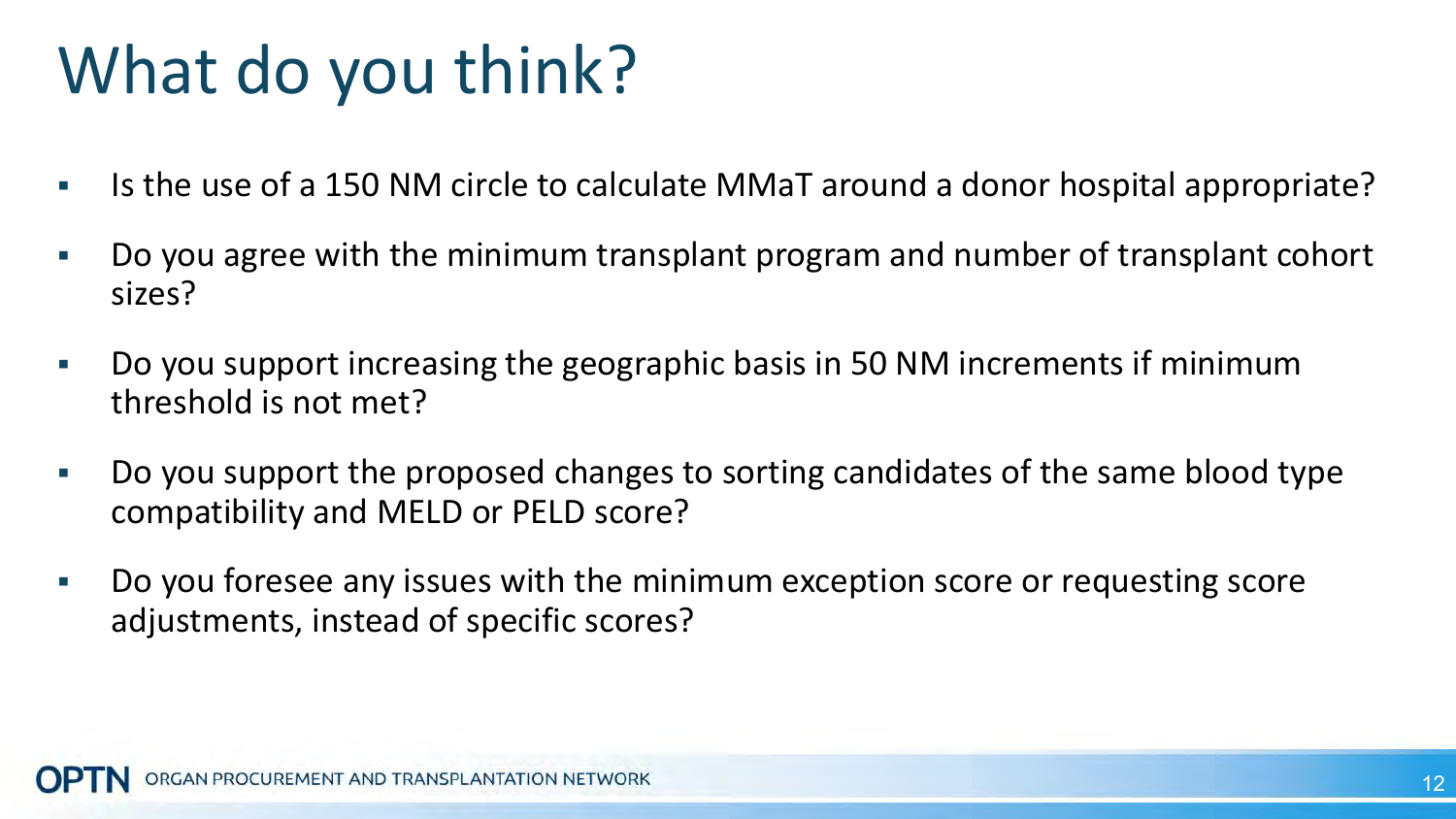Deceased Donor, Liver-Alone Transplants by Exception Status and Distance from Donor Hospital to Transplant Program, During 2/4/2020 – 8/4/2020